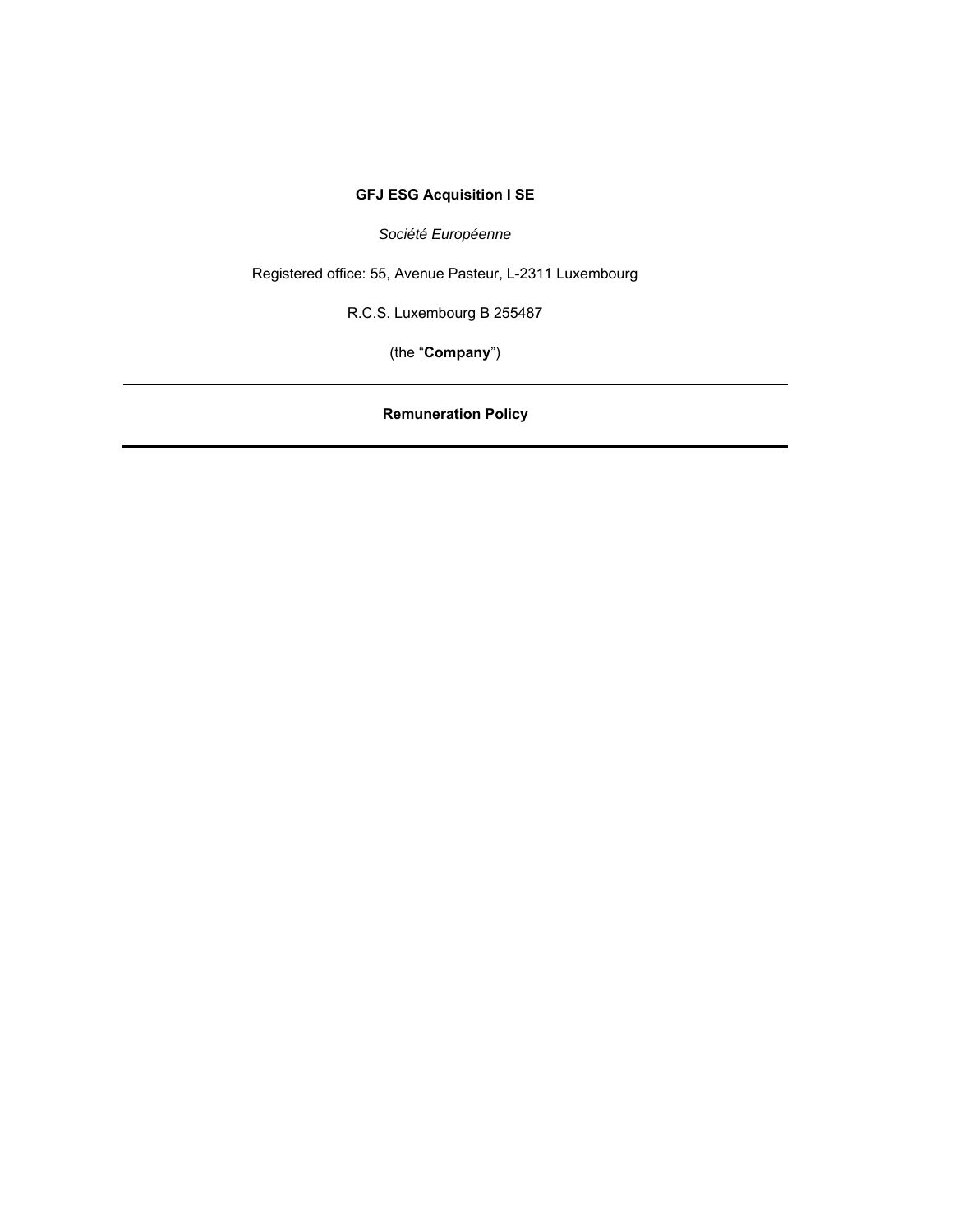#### **Remuneration Policy of GFJ ESG Acquisition I SE**

During the financial year 2022, the supervisory board (the "**Supervisory Board**") of GFJ ESG Acquisition I SE ("**GFJ**") discussed the conception of the remuneration policy for the members of its management board (the "**Management Board**" and each member, a "**MB Member**"), which is effective as of 1 January 2022. The Management Board's remuneration policy (the **"Remuneration Policy"**) has been designed to be simple, understandable, and clear and ensures conformity with the Luxembourg law of 24 May 2011 on the exercise of certain rights of shareholders in listed companies, as amended.

This Remuneration Policy will be submitted to the advisory vote of GFJ's shareholders during the annual general meeting of GFJ's shareholders to be held in 2022 and is intended to remain in place for four years: i.e. until the annual general meeting to be held in 2026. In the event of material changes or after a successful Business Combination (as defined below) and in any case, every four years, this Remuneration Policy shall be updated and/or amended (as applicable) and submitted to the advisory vote of GFJ's shareholders.

# **1. Details of the Remuneration Policy of the Management Board**

### **A. Contribution of the remuneration to promoting the business strategy and the long-term development of GFJ**

The Remuneration Policy promotes GFJ's business strategy and long-term interests and thus contributes to GFJ's long-term development.

GFJ has been incorporated as a special purpose company ("**SPAC**") and its shares are admitted to trading on the regulated market of the Frankfurt Stock Exchange in view of the acquisition of one operating business with principal operations in a member state of the European Economic Area or the United Kingdom or Switzerland through a merger, capital stock exchange, share purchase, asset acquisition, reorganization or similar transaction (the **"Business Combination"**).

The Management Board main activity is evaluating and reviewing proposals for potential Business Combinations. Currently GFJ has no operational activities. GFJ is therefore of the view that the fixed remuneration as set out in the following sections is appropriate as compensation and in line with market practice for a SPAC prior to its Business Combination.

### **B. Overview of the fixed and variable remuneration components and their respective relative proportion of the remuneration**

The remuneration of the MB Members comprises fixed components but no variable components. The fixed components of the remuneration of the MB Members are the fixed annual remuneration.

#### **i. Fixed remuneration components**

The fixed component of the remuneration of the MB Members is the fixed annual remuneration.

#### $a)$ **Fixed annual remuneration**

In consideration for the services provided under their respective service agreements, GFJ shall pay each MB Member other than the independent MB member an annual amount of EUR 50,000 per annum and shall pay the independent MB member an annual amount of EUR 30,000 per annum (including, if applicable, possible withholding taxes and social security contributions to be borne by the MB Members but excluding any VAT which shall be borne by GFJ). The annual fixed remuneration is based on the value of the functions exercised as well as the MB Member's skills, qualifications and experience. The annual fixed remuneration is determined according to market conditions.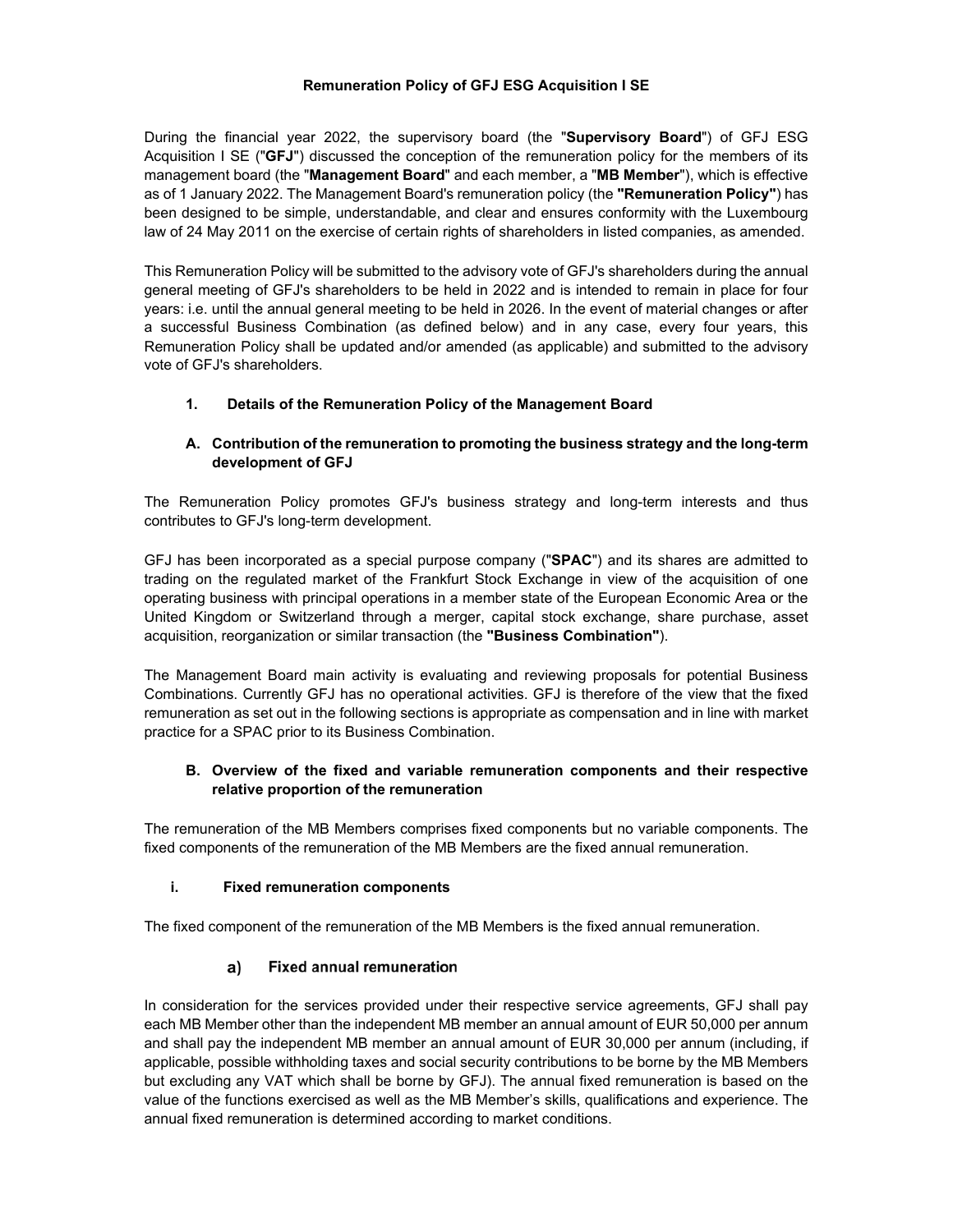#### **Fringe benefits** b)

The Supervisory Board shall take out and maintain throughout the term an appropriate D&O insurance for the benefit of the MB Members.

### **ii. Variable remuneration**

The MB Members currently do not perceive any variable remuneration.

## **C. Performance criteria for the granting of variable remuneration components**

Not relevant.

### **D. Remuneration-related legal acts**

### **i. Terms and prerequisites for the termination of remuneration-related legal acts**

The appointment of the Management Board may, in accordance with the Luxembourg Companies' Act, be revoked at any time and without cause by the Supervisory Board.

### **ii. Compensation for removal**

Not applicable.

### **E. Procedure to determine and implement, as well as to review the Remuneration Policy**

The Supervisory Board adopted a clear and comprehensible Remuneration Policy for the MB Members. The Supervisory Board reviews the Remuneration Policy at its due discretion, but in any event every four years. The Supervisory Board reviews the level of fixed annual remuneration every two years in order to ensure it is commensurate. To do so, the Supervisory Board conducts a market comparison and takes particular account of changes in the business environment, the overall economic situation and strategy of GFJ's, changes and trends in national and international corporate governance standards, and developments in the MB Members' terms and conditions of remuneration. If necessary, the Supervisory Board consults external remuneration experts and other advisors. The Supervisory Board thereby pays attention to the independence of the remuneration experts and the advisors to the Management Board and takes the necessary precautions to avoid conflicts of interest.

The Supervisory Board submits the Remuneration Policy to the general meeting for an advisory vote each time there is a substantial change and after a successful Business Combination, but at least every four years. Should the general meeting not approve the Remuneration Policy, the Supervisory Board submits a revised Remuneration Policy to the general meeting for approval at latest at the next annual general meeting.

The Remuneration Policy is to apply to all existing, prolonged and new Management Board service contracts from 1 January 2022, onwards.

The Supervisory Board take adequate measures to ensure that possible conflicts of interests affecting the Supervisory Board members involved in advising and decision-making on the Remuneration Policy are avoided and, as the case may be, resolved. Each Supervisory Board member is under a duty to notify the chairman of the Supervisory Board of conflicts of interest. The chairman of the Supervisory Board discloses to the complete Supervisory Board any conflicts of interest affecting him. The Supervisory Board decides how to deal with an existing conflict of interest on a case-by-case basis. One option in particular would be for a Supervisory Board member affected by a conflict of interest not to participate in a meeting or in individual consultations and decisions of the Supervisory Board.